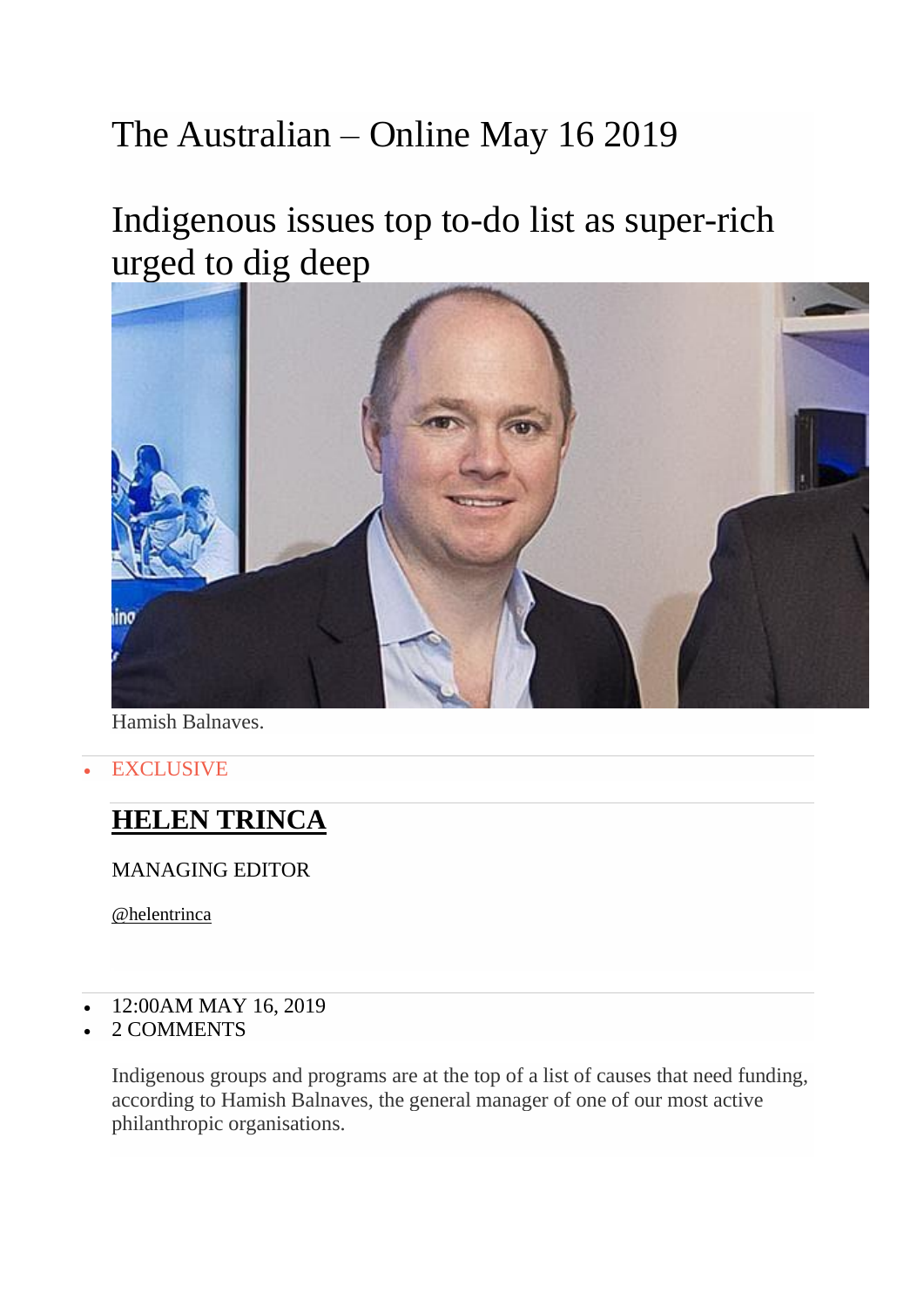"What has happened (to indigenous Australians) is a disgrace," he said yesterday. "It's the biggest stain on our history for 230 years. We talk about reconciliation but we have not even got to truth telling yet, let alone reconciliation"

Mr Balnaves heads the Balnaves Foundation set up in 2006 by his father, Neil, the founder of the Southern Star media group and former chair of Ardent Leisure. The \$47 million foundation distributes about \$3m a year, with an emphasis on arts, health and education.

Hamish Balnaves said a key intent now was to support indigenous development. "I don't think our country will really have its own strong identity till we have looked back at what happened," he said. "We have a long way to go and so many other countries are so far ahead of us."

Among other programs, the foundation funds scholarships for indigenous medical students at the University of NSW, and supports a five-year project at the Menzies School of Health Research to address hearing problems among indigenous people in the Northern Territory.

The initiative is co-led by ear, nose and throat specialist Kelvin Kong, who is profiled in this month's The Deal magazine.

The foundation's passion for indigenous issues dates back in part to 1979 when Neil Balnaves published the book Australian Dreaming by Jennifer Isaacs.

Hamish Balnaves is optimistic about a culture of philanthropy growing in Australia but said it needed to be "normalised" as in the US and Britain where donors were "not shy" about talking about giving. "I think it's better if people don't give anonymously, so that when people who have a lot of money give, it is just regarded as what you do rather than anything amazingly special," he said.

He added that it was important for philanthropists to back causes they were passionate about because they were well placed to know what was needed.

In The Deal tomorrow, Dr Kong talks about his career as Australia's first indigenous surgeon and the position of indigenous people.

"A lot of people are frightened of Aboriginal Australia, frightened about things they are not sure of," he said. "One problem is our unconscious bias we have, which puts things in your mind about Aboriginal people which might be negative — alcohol, not going to school, uneducated, no work — when in actual fact in my group of friends, my Aboriginal friends, most of them are university-educated."